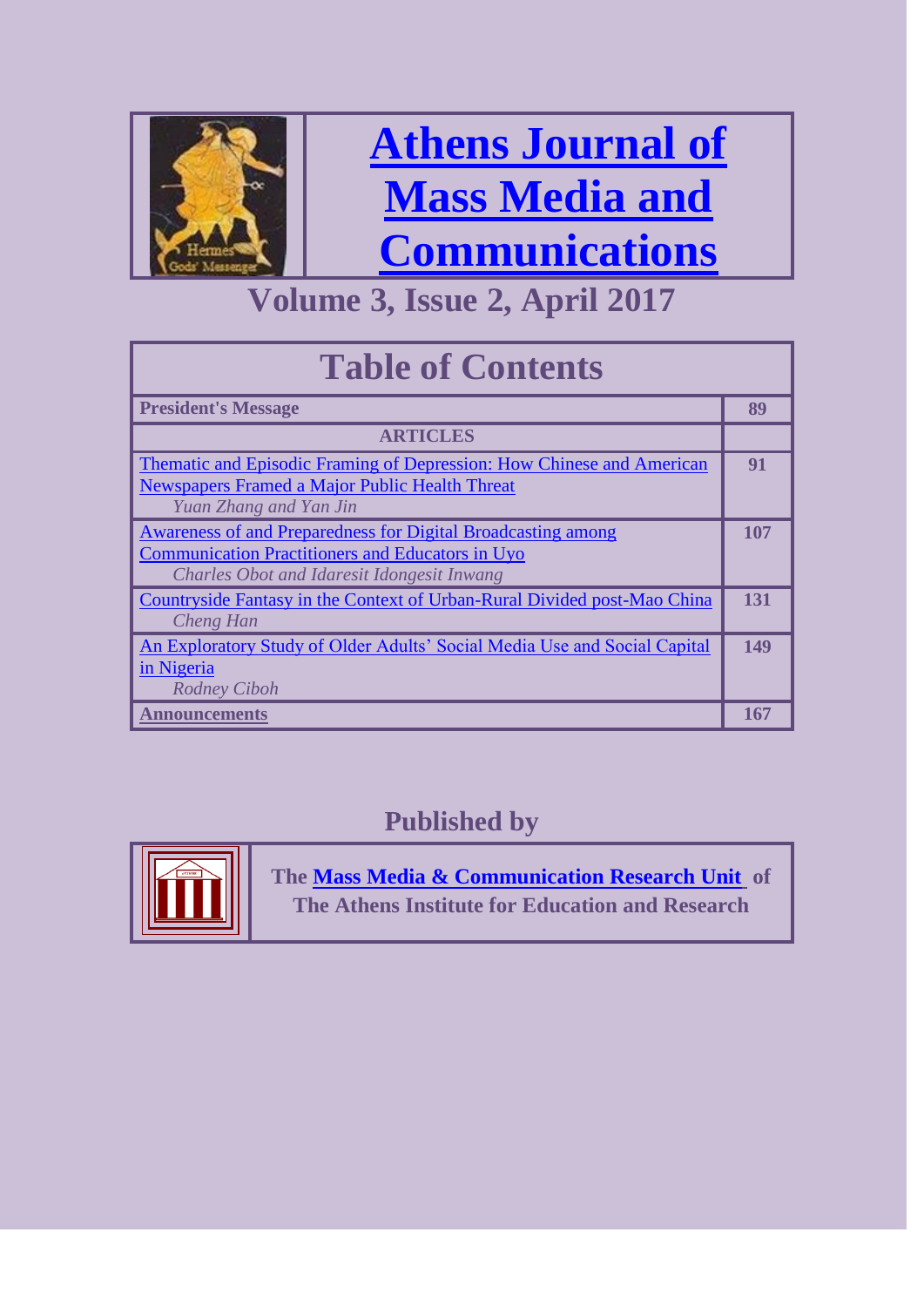[Athens Journal of Mass Media and Communications](http://www.athensjournals.gr/athens-journal-of-mass-media-and-communications) A journal of The [Mass Media & Communication Research Unit](http://www.atiner.gr/docs/MEDIA_UNIT.htm) of The Athens Institute for Education and Research ISSN NUMBER: 2407-9499 DOI: 10.30958/ajmmc

#### **Editors of this Journal**

- **• Dr. Yorgo Pasadeos, Head, [Mass Media & Communication Research](http://www.atiner.gr/docs/MEDIA_UNIT.htm)  [Unit,](http://www.atiner.gr/docs/MEDIA_UNIT.htm) ATINER & Professor Emeritus, University of Alabama, USA.**
- **• Dr. Patrick Vyncke, Professor of Communication Management, Department of Communication Sciences, Ghent University, Belgium.**
- **• Dr. Dan Albertson, Academic Member, ATINER & Associate Professor, University of Alabama, USA.**

#### **[Editorial and Reviewers' Board](http://www.athensjournals.gr/athens-journal-of-mass-media-and-communications/current-issue-of-the-mass-media-communications-journal)**

**Managing Editor** Ms. Afrodete Papanikou **Offices** Athens Institute for Education and Research 8 Valaoritou Street, 10671 Athens, Greece Phone: + 30 210 3634210 Fax + 30 210 3634209 Email: info@atiner.gr URL: http://www.atiner.gr/journals/media.htm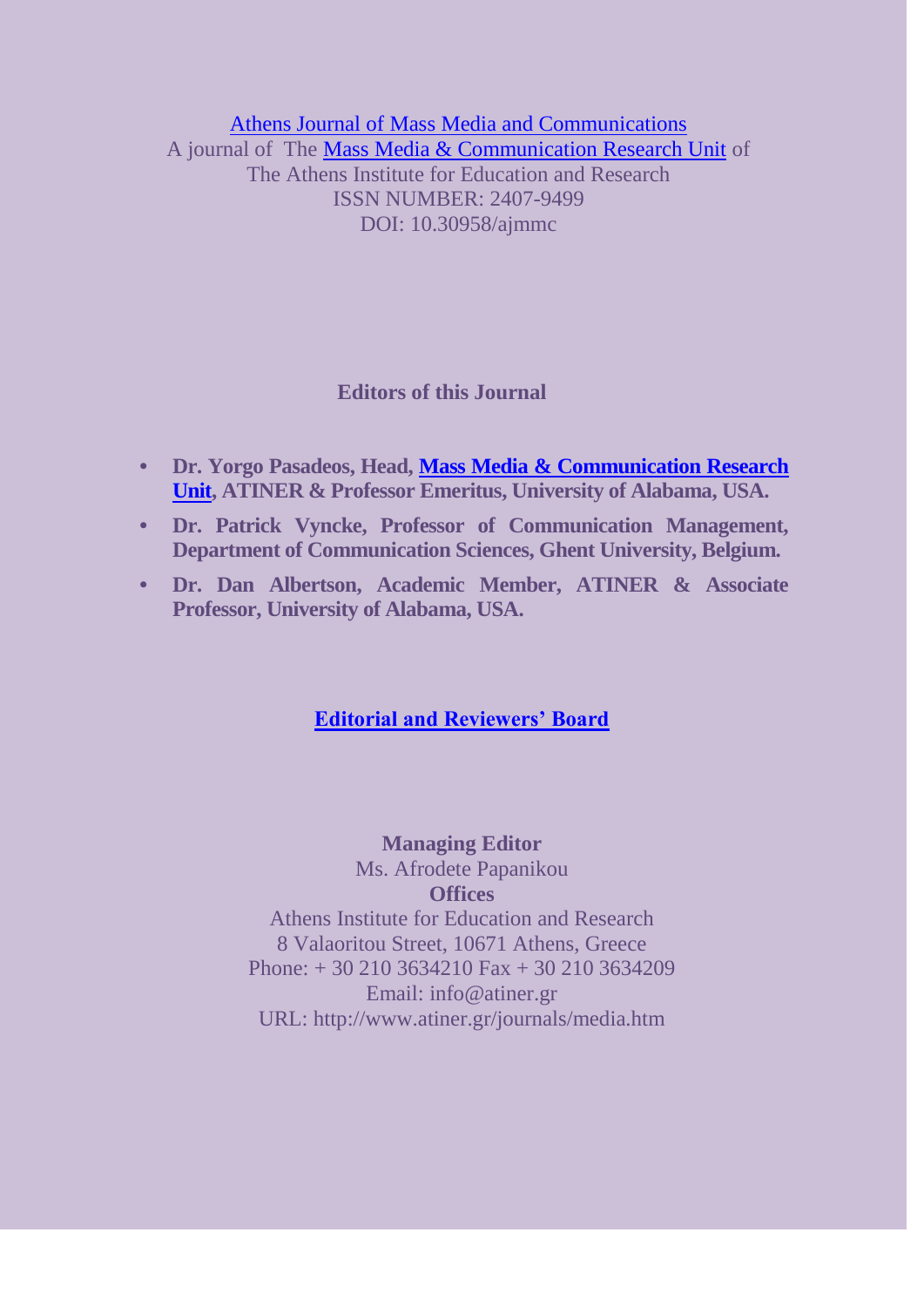## *[Athens Journal of](http://www.athensjournals.gr/ajmmc)  [Mass Media and Communications](http://www.athensjournals.gr/ajmmc)* **Volume 3, Issue 2, April 2017**

| <b>Table of Contents</b>                                                                                                                                                     |     |
|------------------------------------------------------------------------------------------------------------------------------------------------------------------------------|-----|
| <b>President's Message</b>                                                                                                                                                   | 89  |
| <b>ARTICLES</b>                                                                                                                                                              |     |
| <b>Thematic and Episodic Framing of Depression: How Chinese and American</b><br>Newspapers Framed a Major Public Health Threat<br>Yuan Zhang and Yan Jin                     | 91  |
| Awareness of and Preparedness for Digital Broadcasting among<br><b>Communication Practitioners and Educators in Uyo</b><br><b>Charles Obot and Idaresit Idongesit Inwang</b> | 107 |
| Countryside Fantasy in the Context of Urban-Rural Divided post-Mao China<br>Cheng Han                                                                                        | 131 |
| An Exploratory Study of Older Adults' Social Media Use and Social Capital<br>in Nigeria<br><b>Rodney Ciboh</b>                                                               | 149 |
| Announcements                                                                                                                                                                | 167 |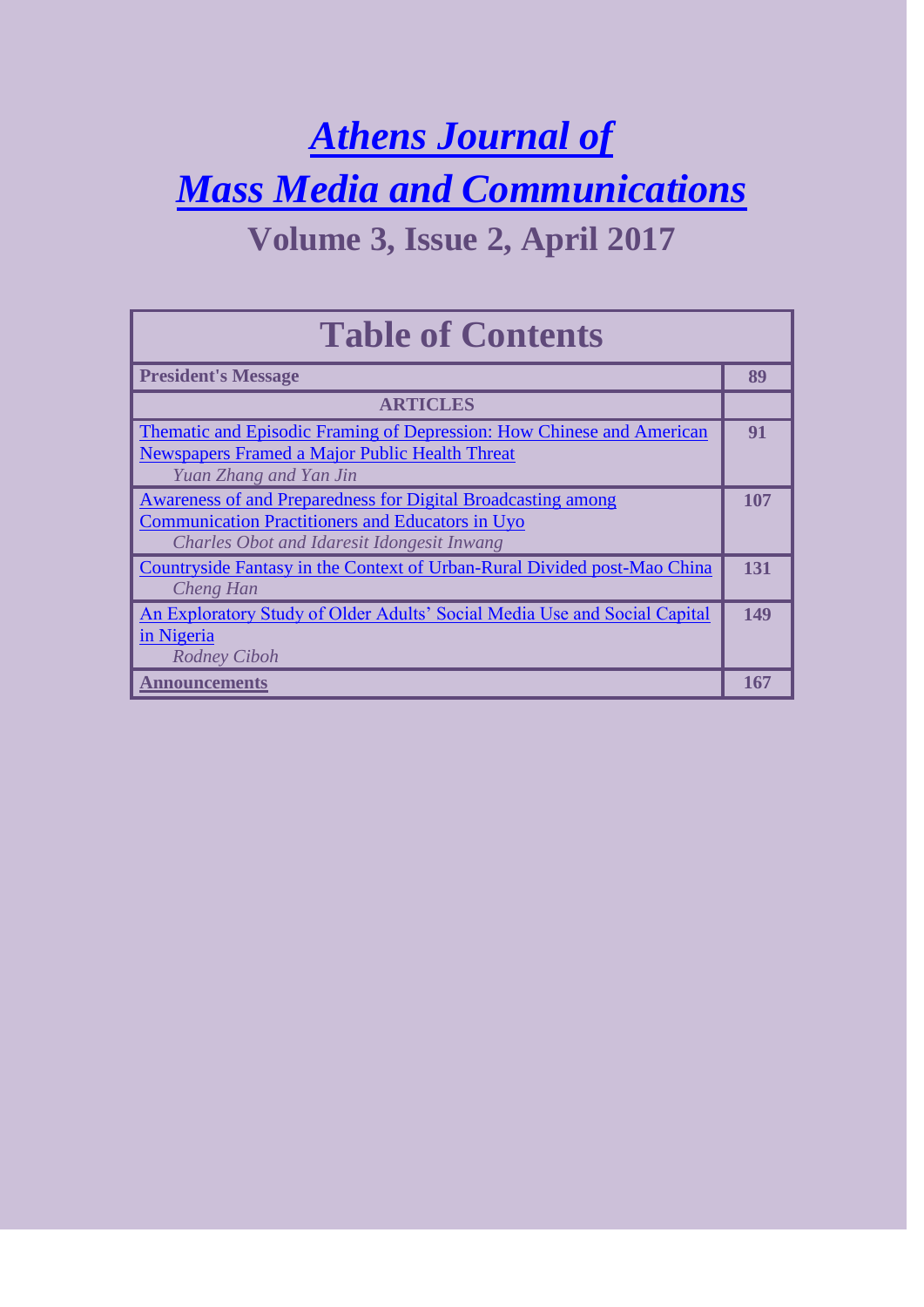